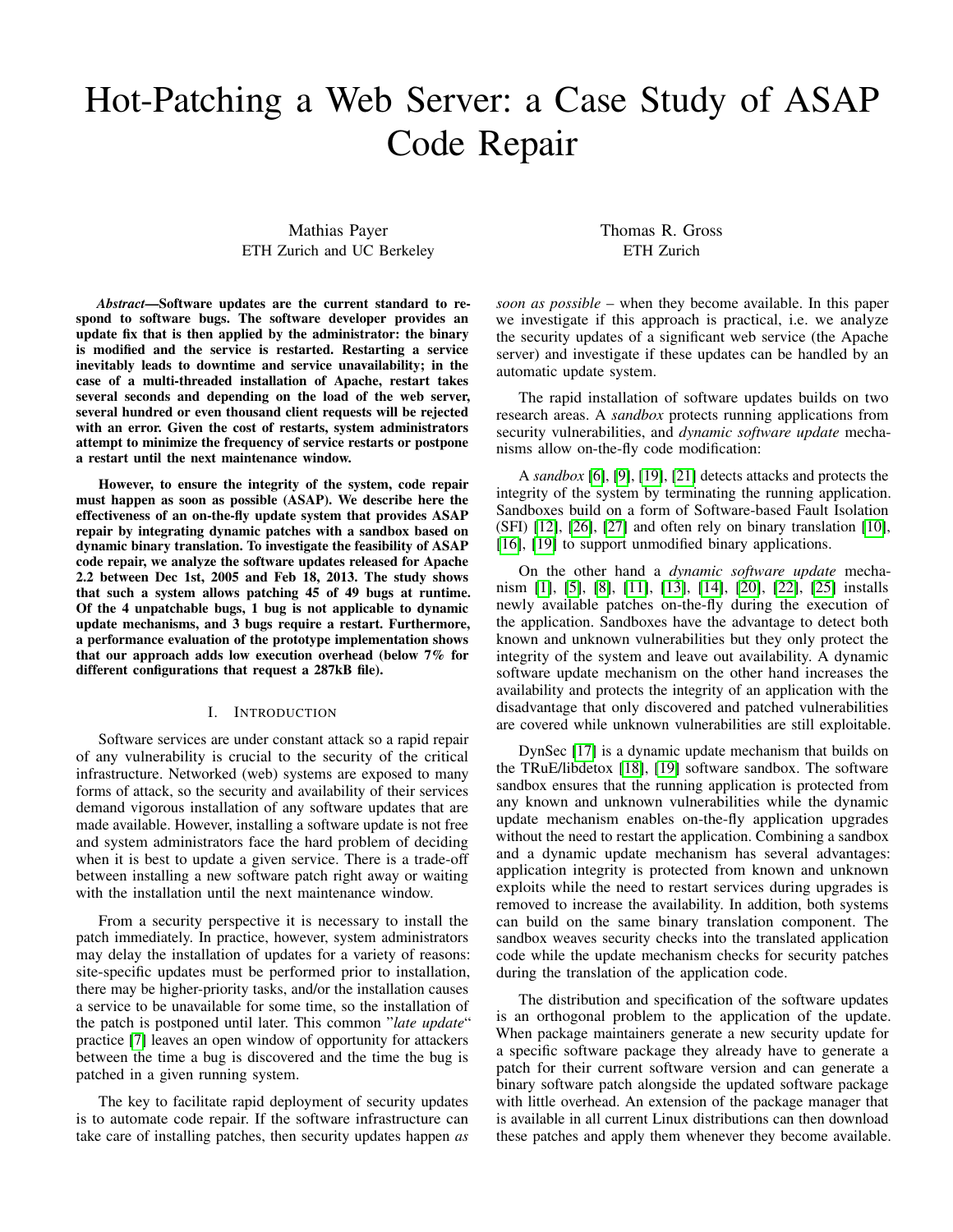This paper investigates the feasibility and practicability of using such a combined sandbox and dynamic update mechanism to provide ASAP code repair – the installation of patches *as soon as possible*. We evaluate all published security patches of the Apache 2.2 webserver to determine if they can be handled by DynSec. Apache is a large and complex multi-threaded and highly parallel software system that supports a large amount of different (software) modules and configurations that are loaded, reloaded, and unloaded at runtime. Apache is deployed to serve more than 340 million websites [\[15\]](#page-7-21) (54% of all total websites). Of course it is impossible to predict future patches (and if they can be handled by a system like DynSec) but looking at all past security patches over more than 7 years allows us to assess the effectiveness of ASAP code repair. This paper makes the following contributions:

- 1) Analysis and classification of all 49 security-relevant bugs for Apache 2.2, a large complex real-world software system;
- 2) A security update case study that evaluates the feasibility to generate patches for a dynamic software update system for all security bugs of Apache versions 2.2.0 to 2.2.24-dev;
- 3) A performance evaluation of the DynSec prototype for Apache 2.2.

# II. A COMBINED SANDBOX AND DYNAMIC UPDATE MECHANISM

Sandbox based protection mechanisms and dynamic update mechanisms share one important property: both mechanisms rely on some form of virtualization system to adapt the original application code either to weave additional security checks into the application code or to add the flexibility to replace existing code with new code at specific program locations.

Sandboxes and dynamic software updates are two complementing security mechanisms that protect applications from software vulnerabilities. Sandboxes protect the integrity of the system by extending the application with additional security checks; the application stays vulnerable but exploits are detected and the application is terminated before the system's integrity is compromised. Dynamic security updates on the other hand apply software patches at runtime to remove discovered vulnerabilities, thereby fixing the underlying bug; the vulnerability can no longer be exploited but only the patched vulnerability is fixed. So software patches give stronger guarantees than sandboxing but for a smaller set of vulnerabilities.



<span id="page-1-0"></span>Fig. 1. Comparison between sandbox-based and patching-based security.

[Figure 1](#page-1-0) shows the sets of all software vulnerabilities  $\Theta$  of an application, the software vulnerabilities  $\Psi$  that are protected by a sandbox, and the software vulnerabilities  $\Omega$  that are patched compared to a given older version of the application. Both Ψ and  $\Omega$  are subsets of  $\Theta$  ( $\Psi \subseteq \Theta$  and  $\Omega \subseteq \Theta$ ). In addition,  $\Psi$  and  $\Omega$  overlap partially. While most sandboxes target code integrity, control-flow integrity, and some form of system call policy they cannot protect applications from all forms of vulnerabilities (e.g., full data-flow tracking is generally not feasible due to the large performance overhead, or data-based attacks like SQL injection or XSS vulnerabilities that attack missing sanitizers between applications are out of scope as well). Software updates on the other hand may fix any discovered vulnerability but need specific knowledge of the discovered vulnerability and human effort to generate the new software version (and the update). While the intersection between  $\Psi$  and  $\Omega$  is usually not the empty set (in addition, whenever a sandbox stops a vulnerability the logfile usually indicates the location of the vulnerability in the application code which can be used to generate a software update) there are some vulnerabilities that are only in one of the two sets, e.g., all unknown or unpatched vulnerabilities are in Ψ while many higher-level data-oriented bugs are only covered by  $\Omega$ .

Related work has studied these two protection mechanisms in isolation. We argue that due to the facts that (i) both mechanisms rely on user-space virtualization and (ii) they protect from different kinds of vulnerabilities with different protection guarantees it makes sense to *combine both protection mechanisms leveraging the same virtualization system*.

In the following four sections we discuss (i) how a sandbox protects benign applications from memory based attack techniques, (ii) dynamic software updating and how the technique falls back to a virtualization system, (iii) our prototype implementation, and (iv) a patch distribution system that can be used to push patches to individual systems.

## *A. Sandboxing: Software-based Fault Isolation*

Sandboxing is a form of Software-based Fault Isolation (SFI) [\[26\]](#page-7-6) that protects executing code from unkown vulnerabilities. The sandbox isolates untrusted code and ensures that the code cannot damage any structures outside the sandbox. The sandbox uses binary translation to filter instructions, to guard control flow transfers, and to secure memory writes.

Sandboxing enforces the integrity of an application by adding security guards. The virtualization system handles the on-the-fly translation of the executed code. The sandbox collects information from different sources (e.g., from analyzing symbol tables or relocation information which are both available in the binaries and libraries) and instructs the binary translator to weave additional security checks into the translated application code. Dynamic security guards check the target of every control flow transfer (e.g., a shadow stack protects against return oriented programming [\[23\]](#page-7-22)).

Another advantage of the virtualization system is that all system calls can be redirected to a system call interposition layer. This interposition layer imposes a specific per-application system call policy. If the application tries to execute a system call that is not part of the policy it is terminated.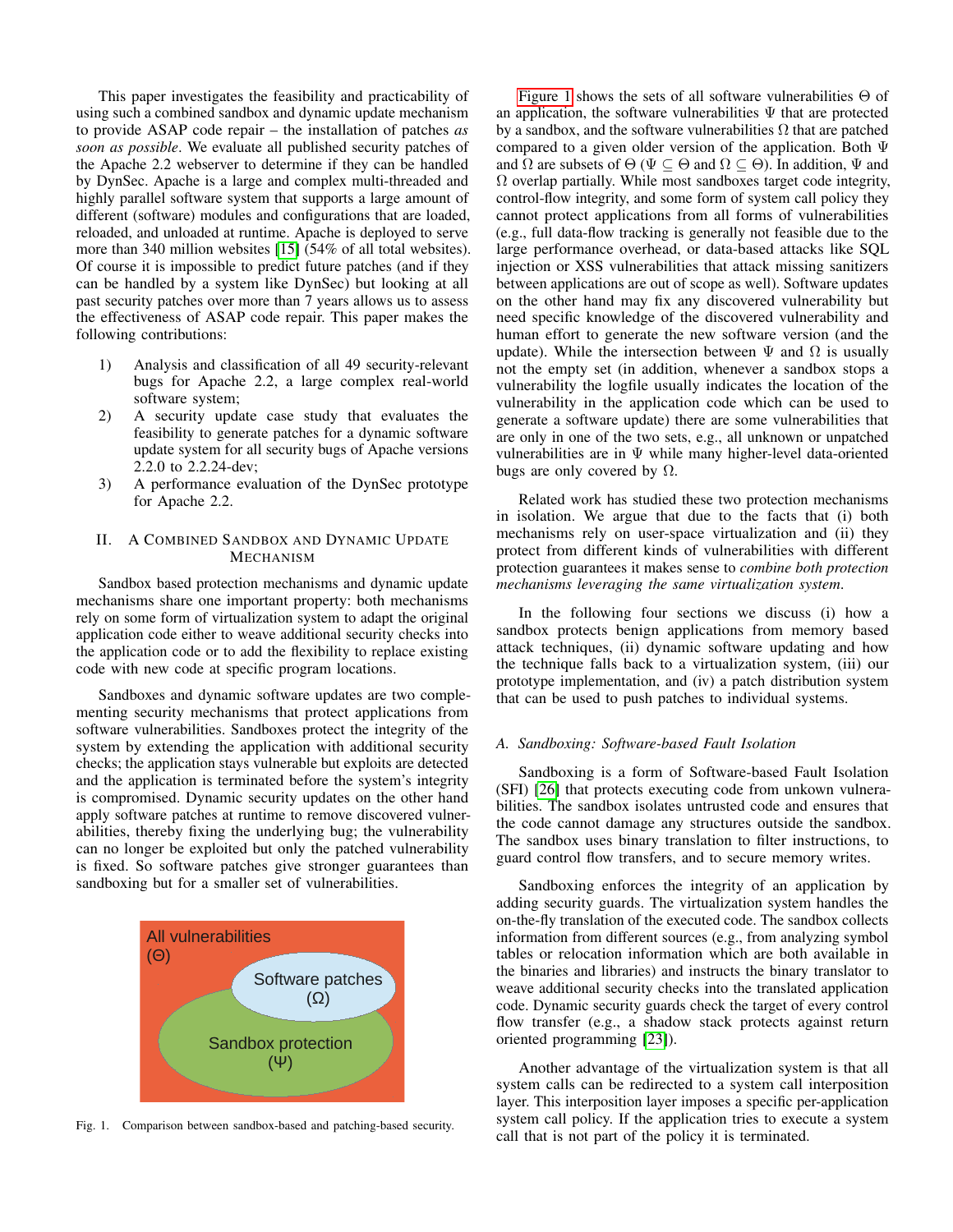## *B. Dynamic Software Updating*

In an unprotected system, administrators must balance availability and integrity. Once a bug is discovered and a patch is available, all instances of an application, e.g., all running Apache servers, must be updated to ensure integrity while keeping downtime to a minimum to ensure availability. Most systems, however, are not designed with updateability in mind. Individual modules, e.g., shared libraries, can be reloaded at a *coarse-grained level* at runtime using the functionality provided by the standard loader, but programmers need to reason beforehand which modules can and should be replaced. A significant drawback of the module-based update approach is that synchronization across multiple threads during the update is difficult: the programmer must ensure that no other thread is accessing code (e.g., by executing code directly or indirectly by storing a return address on the stack that points into the code) or state of the module that is reloaded.

*Rolling updates*, where services in a pool are individually restarted and updated, are an alternative for stateless services. Shared data (e.g., persistent user sessions) between instances becomes a problem due to the possible updated state which must be updated to the new version at one point in time. In addition, the load balancer might become a single point of failure.

DynSec targets (security) updates from a different angle. Instead of transferring both code and state to a new version, the running application's code is replaced with the updated version while keeping the original state, i.e., the data of the application usually remains unchanged. The patch closes the (security) vulnerability and the service runs uninterrupted (i.e., no restart is necessary and the application is only paused during the usually short upgrade process). The administrator updates the service binary and restarts the service at a later point, i.e., during the next scheduled maintenance window.

Leveraging a virtualization system allows DynSec to focus on the updates itself while the virtualization system takes care of (i) resolving addresses, (ii) translating new code, and (iii) hiding the update system from the application using an additional layer of indirection between the original application code and the actual executed code.

When comparing different Apache security updates we made the observation that security updates rarely change (global) data structures. Most observed security updates are local and they fix vulnerabilities by adding runtime checks (e.g., a NULL check) or sanitizers (e.g., escaping a parameter string), adjusting existing loop conditions (e.g., fixing an off by 1 error), or replacing unsafe functions with safe counterparts (e.g., strcpy is replaced by strncpy). We therefore assume that most security updates are local and do not change any global data structures. Due to the semantic gap of using an independent virtualization system DynSec targets local updates only without changes to global data structures or major code refactoring.

Related work usually relies on a-priori changes of the application's source code, changes in the compiler, or a different runtime to make the runtime system aware of the update mechanism. A virtualization system on the other hand can inject the update mechanism into an unaware application (or unaware runtime system).

#### *C. Prototype implementation*

DynSec is a software update system that builds on top of a virtualization system. The virtualization system offers the opportunity to translate code as it passes through the dynamic binary translator. Most dynamic binary translators use a code cache to reuse already translated code. A code cache flush forces a retranslation of all existing code, in addition, the translator can then patch the application code (and all libraries) on-thefly while the code is being translated. The update mechanism handles the distribution and the coordination of the patches and the binary translator handles the patch application. With two small changes in the binary translation system (coordinating the code flush and checking for every translated instruction if a patch exists) it is possible to patch running applications dynamically. DynSec design decisions and a first prototype are discussed in [\[17\]](#page-7-19).

The prototype implementation of DynSec builds on TRuE/libdetox [\[18\]](#page-7-20), [\[19\]](#page-7-3), a sandbox and user-space virtualization system for the execution of potentially unsafe programs that extracts information about the application (and its libraries) by using a trusted loader component that replaces the standard loader. All application code is protected by a dynamic binary translator that weaves additional security guards into the executed code. DynSec extends TRuE by (i) adding several hooks in the binary code translator, (ii) modifying the translator to add (virtual) safe-points to coordinate all application threads for incoming security updates, and (iii) adding a coordination thread that loads, verifies, and coordinates incoming security updates.

The patching thread of DynSec is started as part of the trusted computing base and waits for incoming patches by watching a specific directory (using the inotify system call. The trusted computing base contains the trusted loader, the sandbox, DynSec, and the binary translator. Incoming patches are decoded and added to the patch information data structure that is shared among all threads (each application thread uses its own binary translator and code cache). The patching thread synchronizes all application thread and signals them to flush their code caches. The translator thereby indirectly applies the patches by retranslating all code. Instruction patching happens before security hardening; patched instructions and additional functionality in the patch library are security hardened along with the regular application code.

For the current prototype implementation the patches are encoded in a simple binary format. Each patch starts with the number of patch locations; each patch location consists of (i) the address that is patched relative to the executable or shared library (loader information is used during patch application to calculate the absolute address), (ii) the length of the patched location, (iii) the address of the translated instruction in the new version of the application or shared library (to resolve relative references using the dynamic loader), (iv) the length of the new instruction(s), and (v) the machine code representation of the new instruction(s). Patches may also specify a shared library to include additional functionality. The library is loaded into a patch-local context and the symbols in that library are only visible to the patched instructions.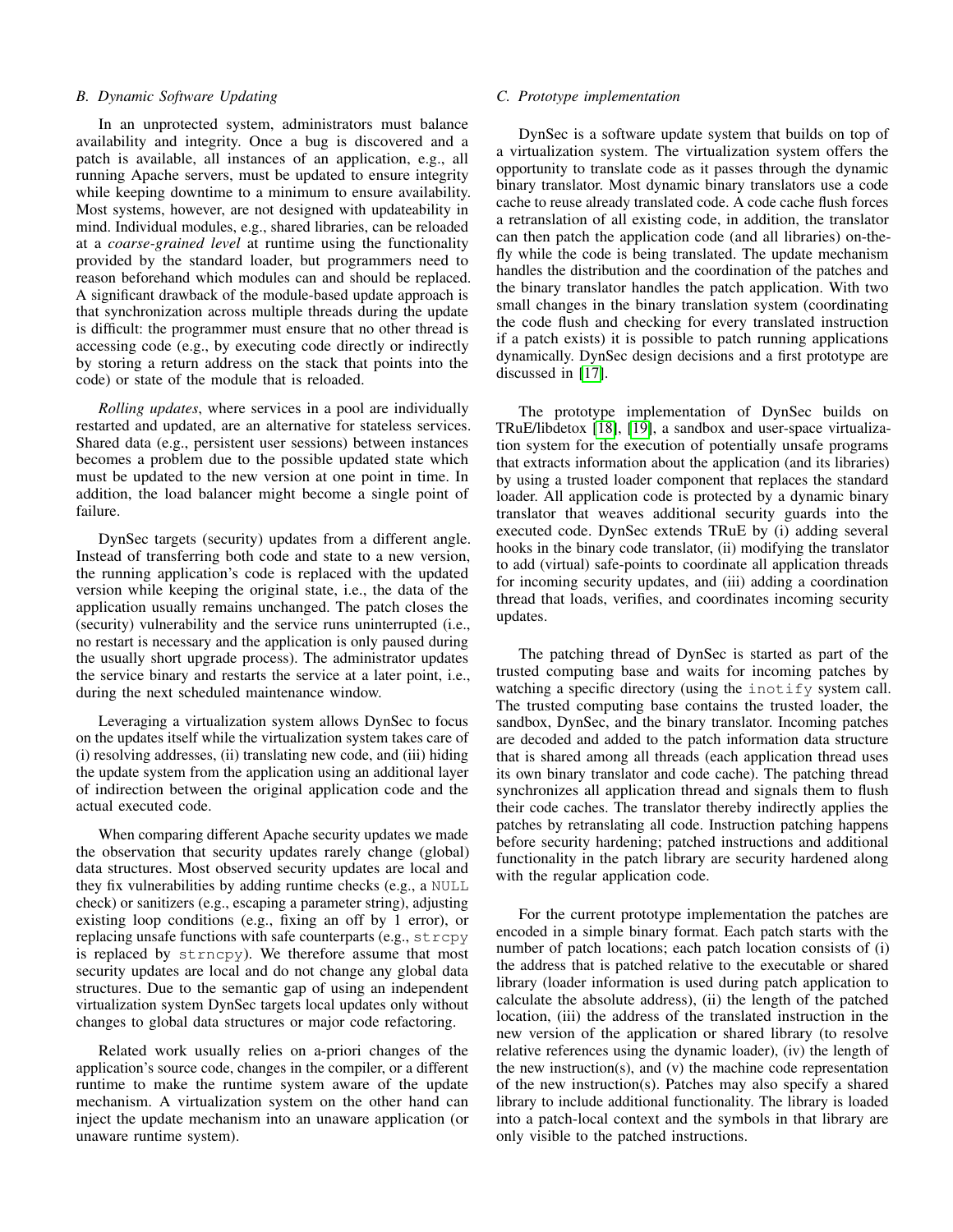#### *D. Patch generation and distribution*

Most Linux distributions already use an automatic update mechanism that chronically checks the main package repository for updates for all installed packages. The system administrator is notified and must agree to install the updated packages. During the update process the services are restarted automatically. This human-in-the-loop process leads to a time lag between the time an update becomes available and the time the update is installed. We argue that an automatic update system can automatically apply these updates on-the-fly without manual interaction or the need to restart the service. An administrator can then update the binary of the software during the next maintenance window.

When a bug for a software package is discovered it is first fixed by the software maintainers (e.g., the Apache maintainers). The package maintainers of individual distributions (e.g., Debian maintainers) pick up the new source code or the patch and generate a new package that is shipped to the customers.

To allow stable functionality and configuration most distributions freeze the software version for a specific release of a distribution. Package maintainers back port security patches to these frozen software versions. For a specific release of the distribution the runtime system (e.g., the version of the compiler, the libc, and other libraries) is fixed and all software is compiled with the same compilation settings. The stable runtime system results in low variance between the patched and the unpatched version and contains mostly the patched region. There are some additional changes due to compiler optimizations (e.g., different inlining settings due to the length of a patched function). This setting is a perfect opportunity to automatically extract binary patches that allow hot patching.

The package maintainers already have the source patch between the old version of the software and the new version and they have the old binary as well. With little additional effort the package maintainers can generate binary patches that fix the software vulnerability. As part of the build system the package maintainers can ensure the functionality of the extracted binary patches before releasing the patches.

The (cryptographically signed) binary patches are then distributed using a similar distribution system like for the upgraded software packages where individual systems can chronologically check for newly available patches and apply them ASAP.

## III. EVALUATION

Three aspects are important to test the feasibility of a dynamic update mechanism: (i) completeness: does the system support the targeted security patches, (ii) correctness: the dynamic update system should not introduce any bugs or data races, and (iii) performance: the performance overhead for the complete system should be low.

The completeness and feasibility of DynSec is evaluated by providing a detailed study off all security relevant bugs of Apache 2.2 over the span of more than 7 years.

When working on the binary-only level it is hard to reason about correctness and it is out of the scope of this paper to proof the correctness of the dynamic update mechanism. The prototype implementation is successfully tested using a large set of patches that replace different parts of the running application, testing both the replacement of code that is currently executing or on the stack and code that is not currently executed.

Performance overhead is an important metric that greatly influences if a system is used in practice. The performance overhead for DynSec is both evaluated using an Apache-based benchmark and using the SPEC CPU2006 benchmarks. All benchmarks are executed on an Intel Core 2 Quad Q6600 with 2.64GHz and 8GB RAM on Ubuntu 11.04 with Linux kernel 2.6.38 and the GNU compiler collection 4.5.1.

## *A. Apache 2.2 security study*

Apache 2.2 is a mature web-server for medium to large scale web sites. Between the first release of version 2.2.0 on December 1st 2005 and the current release 2.2.24-dev on February [1](#page-3-0)8th 2013, 49 security related bugs are reported<sup>1</sup> and fixed in later releases. The bugs are classified according to their security impact, possible impact levels for bugs  $are^2$  $are^2$ *low*, *moderate*, *important*, and *critical*. This study looks at all security-related bugs for Apache 2.2.0 until the (current) 2.2.24-dev release. The study analyzes the security patches and evaluates if DynSec supports the dynamic application of these patches.

The study separates patches based on complexity and functionality needed in the dynamic updating system. Patches are separated into the following classes:

- Simple patch: only few (between 1 and 20) individual instructions change. The patch does not touch any symbols (functions or variables). These patches can be applied without additional shared objects.
- New import patch: the patch changes several instructions and imports one or more new functions in the object. The original patch is implemented as one or more functions in a (small) shared library. The shared library is loaded by the patching thread using the trusted loader (that handles the imports as well). The original code locations are then patched with a control flow transfer to the new functions using patched instructions.
- New function patch: the patch adds a new function. This new function is implemented in a shared library (similar to the *new import patch*) and the original code locations are patched with a control flow transfer to the new functions.
- Additional call patch: the patch adds one or more calls to functions that are already available in the unpatched object. To simplify the implementation each call is implemented as a function in a shared library (similar to the *new import patch*).
- New string patch: the patch uses an additional static string that is added to the runtime image through a shared library (similar to the *new import patch*).
- Other: the patch cannot be implemented easily for DynSec (e.g., because of type changes or additional initialization code). These patches are problematic for DynSec due to the structural changes in the application.

<span id="page-3-0"></span><sup>&</sup>lt;sup>1</sup>The Apache homepage lists all the security bugs of the 2.2 release at [http://httpd.apache.org/security/vulnerabilities](http://httpd.apache.org/security/vulnerabilities_22.html) 22.html.

<span id="page-3-1"></span> $2$ The Apache homepage [http://httpd.apache.org/security/impact](http://httpd.apache.org/security/impact_levels.html)\_levels.html gives a description of the different impact levels.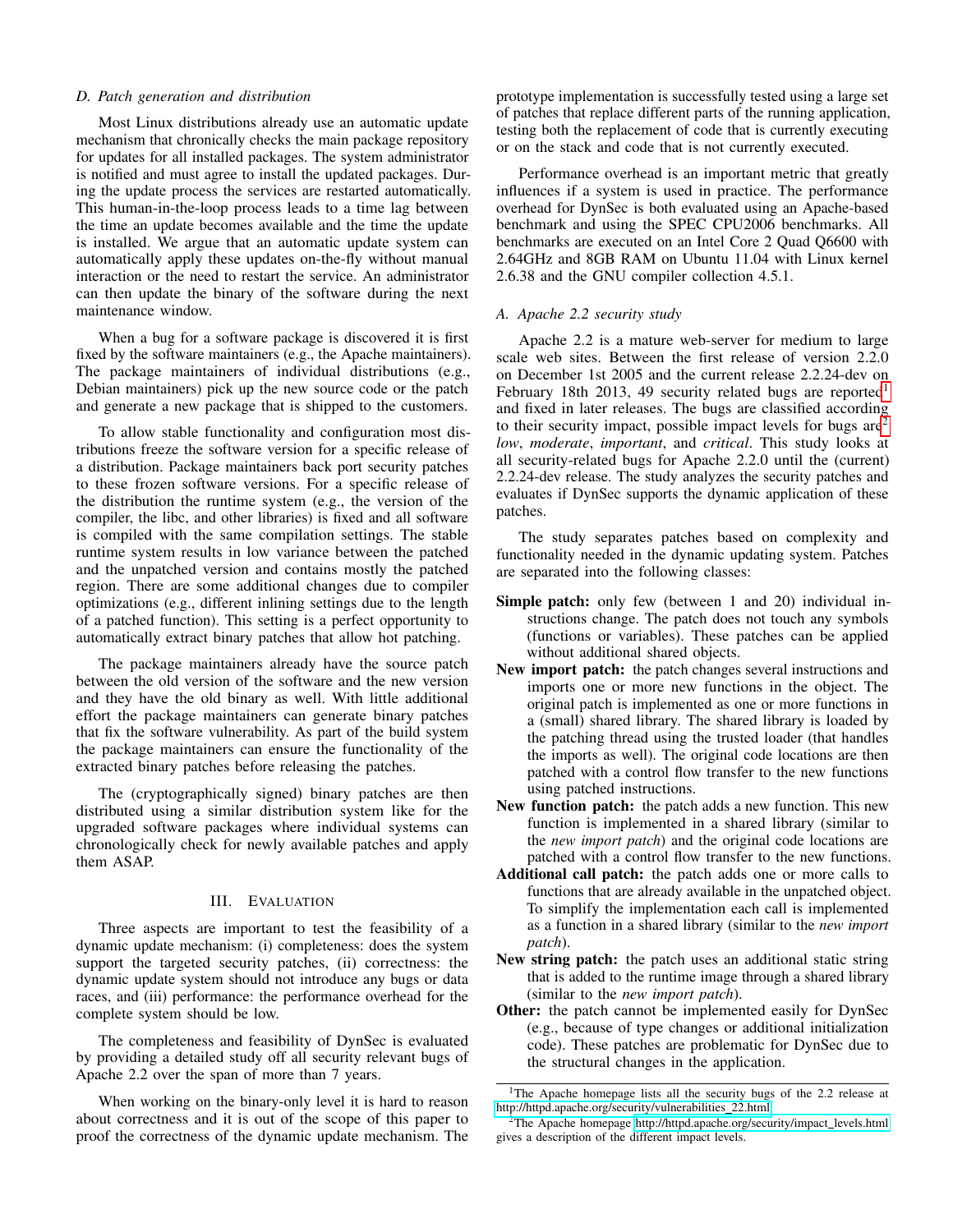| <b>Fixed</b> in | <b>CVE</b> number               | <b>Description</b>                                      | Impact          | <b>Type</b> | Patch class                     |           | <b>DynSec</b> Sandbox |
|-----------------|---------------------------------|---------------------------------------------------------|-----------------|-------------|---------------------------------|-----------|-----------------------|
| 2.2.2           |                                 | CVE-2005-3352 mod_imap referer XSS                      | moderate XSS    |             | new import patch                | yes       | no                    |
| 2.2.2           |                                 | $CVE-2005-3357 \mid$ mod ssl access control             | low             | DoS         | simple patch                    | yes       | no                    |
| 2.2.3           |                                 | CVE-2006-3747 mod_rewrite off-by-one                    | important EXE   |             | simple patch                    | yes       | yes                   |
| 2.2.6           |                                 | CVE-2007-1863 mod_cache NULL deref.                     | moderate   DoS  |             | simple patch                    | yes       | yes                   |
| 2.2.6           |                                 | $CVE-2007-1862 \mod$ cache info. leak                   | moderate $ $ IL |             | new function patch              | yes       | no                    |
| 2.2.6           |                                 | $CVE-2007-3304$ signals to arbitrary pids               | moderate  IDoS  |             | add. types, code refactoring no |           | yes                   |
| 2.2.6           |                                 | $CVE-2006-5752 \mod$ _status XSS                        | moderate XSS    |             | new string patch                | yes       | no                    |
| 2.2.6           |                                 | CVE-2007-3847 mod_proxy crash                           | moderate DoS    |             | new import patch                | yes       | yes                   |
| 2.2.8           |                                 | $CVE-2007-5000 \mod$ imagemap XSS                       | moderate        | <b>XSS</b>  | additional call patch           | yes       | no                    |
| 2.2.8           |                                 | CVE-2007-6388 mod_status XSS                            | moderate        | <b>XSS</b>  | new import patch                | yes       | no                    |
| 2.2.8           |                                 | CVE-2007-6421   mod_proxy_balancer XSS                  | low             | <b>XSS</b>  | new import patch                | yes       | no                    |
| 2.2.8           |                                 | CVE-2007-6422 mod_proxy_balancer DoS                    | low             | DoS         | simple patch                    | yes       | yes                   |
| 2.2.8           |                                 | $CVE-2008-0005 \mod prows_f$ ftp UTF-7 XSS              | low             | <b>XSS</b>  | add. type, new functions        | no        | no                    |
| 2.2.9           |                                 | $CVE-2008-2364 \mod prows$ http inf. loop               | moderate        | DoS         | new imports patch               | yes       | no                    |
| 2.2.9           |                                 | CVE-2007-6420 mod_proxy_balancer CSRF                   | low             | <b>CSRF</b> | new imports patch               | yes       | no                    |
| 2.2.10          |                                 | $CVE-2008-2939 \mod prows$ ftp XSS                      | low             | <b>XSS</b>  | additional call patch           | yes       | no                    |
| 2.2.10          |                                 | CVE-2010-2791   mod_proxy_http timeout IL               | $important$ IL  |             | additional call patch           | yes       | no                    |
| 2.2.12          |                                 | $CVE-2009-0023$ APR-util heap underwrite                | moderate HBUF   |             | simple patch                    | yes       | yes                   |
| 2.2.12          |                                 | CVE-2009-1955 APR-util XML DoS                          | moderate DoS    |             | new import patch                | yes       | no                    |
| 2.2.12          |                                 | $CVE-2009-1956$ APR-util off-by-one ovfl.               | moderate   DoS  |             | simple patch                    | yes       | no                    |
| 2.2.12          |                                 | CVE-2009-1195 AllowOverride bypass                      | low             | <b>IPE</b>  | simple patch                    | yes       | no                    |
| 2.2.12          |                                 | CVE-2009-1891 mod_defalte DoS                           | low             | DoS         | new import patch                | yes       | no                    |
| 2.2.12          |                                 | $CVE-2009-1191 \mid mod\_proxy\_ajp$ info. leak         | $important$  IL |             | simple patch                    | yes       | no                    |
| 2.2.12          |                                 | $CVE-2009-1890$ mod_proxy rev. proxy DoS                | important DoS   |             | new import patch                | yes       | no                    |
| 2.2.13          |                                 | $CVE-2009-2412$ APR apr_palloc heap ovfl.               | low             | <b>HBOF</b> | simple patch                    | yes       | yes                   |
| 2.2.14          |                                 | CVE-2009-2699 Solaris pollset DoS                       | moderate   DoS  |             | simple patch                    | yes       | no                    |
| 2.2.14          |                                 | CVE-2009-3095   mod_proxy_ftp cmd. inject.              | low             | ACI         | additional call patch           | yes       | no                    |
| 2.2.14          |                                 | CVE-2009-3094 mod_proxy_ftp NULL deref.                 | low             | DoS         | new function patch              | yes       | yes                   |
| 2.2.15          |                                 | $CVE-2010-0408 \mid \text{mod\_proxy\_ajp DoS}$         | low             | DoS         | simple patch                    | yes       | no                    |
| 2.2.15          |                                 | CVE-2010-0434 mode_headers DoS                          | low             | DoS/IL      | additional call patch           | yes       | no                    |
| 2.2.15          |                                 | $CVE-2010-0425 \mid \text{mod\_isapi unload flaw}$      | important EXE   |             | simple patch                    | yes       | yes                   |
| 2.2.16          |                                 | $CVE-2010-1452 \mod$ cache & mod_dav DoS                | low             | DoS         | simple patch                    | yes       | no                    |
| 2.2.16          |                                 | $CVE-2010-2068 \mod prows$ http timeout                 | important IL    |             | simple patch                    | yes       | no                    |
| 2.2.17          |                                 | CVE-2010-1623 apr_brigade_split_line DoS                | low             | DoS         | new function patch              | yes       | no                    |
| 2.2.17          | $CVE-2009-3560$ expat DoS       |                                                         | low             | DoS         | simple patch                    | yes       | no                    |
| 2.2.17          | $CVE-2009-3720$ expat DoS       |                                                         | low             | DoS         | simple patch                    | yes       | no                    |
| 2.2.19          |                                 | $CVE-2011-0419$ apr_fnmatch flaw                        | moderate DoS    |             | new functions patch             | yes       | no                    |
| 2.2.20          |                                 | $CVE-2011-3192$ range header DoS                        | important DoS   |             | new functions patch             | yes       | no                    |
| 2.2.21          |                                 | $CVE-2011-3348 \mod prowsq$ ajp DoS                     | moderate DoS    |             | simple patch                    | yes       | no                    |
| 2.2.22          |                                 | $CVE-2011-3368 \mod prows$ roxy rev. proxy              | moderate AIH    |             | new functions                   | yes       | no                    |
| 2.2.22          | $CVE-2012-0053$ cookie exposure |                                                         | moderate $ $ IL |             | new function patch              | yes       | no                    |
| 2.2.22          |                                 | $CVE-2011-4317 \mid mod\_proxy$ rev. proxy              | moderate        | <b>AIH</b>  | simple patch                    | yes       | no                    |
| 2.2.22          |                                 | CVE-2012-0031 scoreboard parent DoS                     | low             | DoS         | type change, new functions      | no        | no                    |
| 2.2.22          |                                 | $CVE-2012-0021$ mod_log_config NULL deref. low          |                 | DoS         | simple patch                    | yes       | no                    |
| 2.2.22          |                                 | $CVE-2011-3607 \text{ mod\_setenvif priv.}$ escal.      | low             | <b>IOF</b>  | simple patch                    | yes       | yes                   |
| 2.2.23          |                                 | CVE-2012-0883 Insecure var. in startup script           | low             | <b>IPE</b>  | not applicable                  | <b>NA</b> | no                    |
| 2.2.23          |                                 | $CVE-2012-2687 \text{ mod\_negotiation } XSS$           | low             | <b>XSS</b>  | new import patch                | yes       | no                    |
|                 |                                 | 2.2.24-dev CVE-2012-4588 mod_proxy_balancer XSS         | moderate        | <b>XSS</b>  | new import patch                | yes       | no                    |
|                 |                                 | $2.2.24$ -dev $ $ CVE-2012-3499 unescaped hostnames XSS | low             | <b>XSS</b>  | new import patch                | yes       | no                    |

<span id="page-4-0"></span>TABLE I. LIST OF ALL APACHE 2.2 SECURITY BUGS FROM VERSION 2.2.0 UNTIL THE CURRENT VERSION 2.2.24-DEV. THE TABLE USES THE FOLLOWING ABBREVIATIONS: DOS DENIAL OF SERVICE; EXE ARBITRARY CODE EXECUTION; IL INFORMATION LEAK; LDOS LOCAL DENIAL OF SERVICE; XSS CROSS SITE SCRIPTING; CSRF CROSS SITE REQUEST FORGERY; HBUF HEAP BUFFER UNDERFLOW; LPE LOCAL PRIVILEGE ESCALATION; HBOF HEAP BUFFER OVERFLOW; ACI ARBITRARY COMMAND INJECTION; AIH ACCESS TO INTERNAL HOSTS; IOF INTEGER OVERFLOW.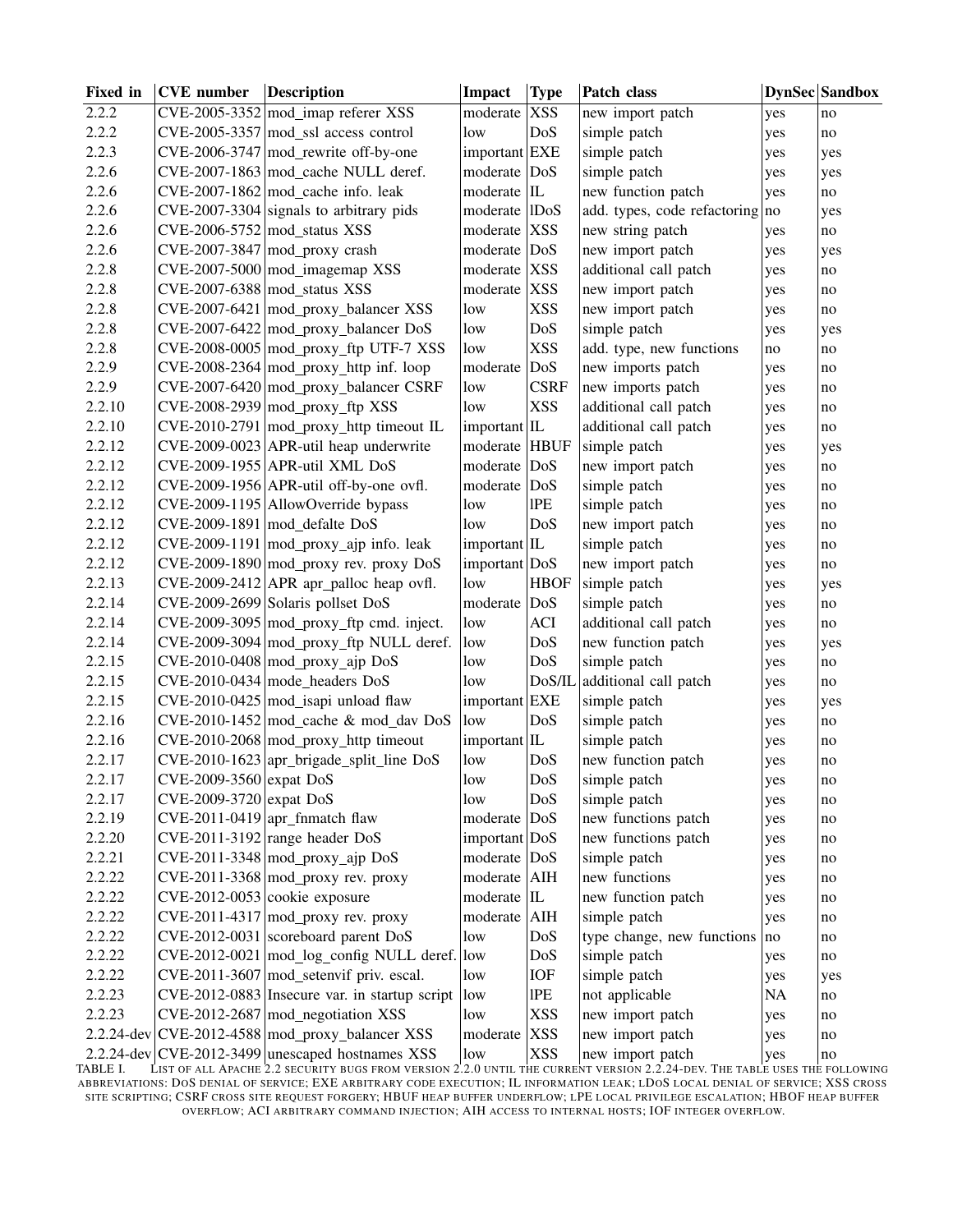[Table I](#page-4-0) shows a list of all security relevant bugs with the Apache release where the bug is fixed, CVE number of the bug, a short description, impact level, bug type, how the bug is fixed, if the patch can be applied in DynSec, and if a sandbox protects from the bug.

Four patches out of 49 cannot be applied (CVE-2007- 3304, CVE-2008-0005, CVE-2012-0031, and CVE-2012-0883). The first three patches require new types, changed types, or code refactoring. Such patches cannot be generated easily. A programmer could write special initialization functions for such patches to implement a specific patch that fixes the bug without additional types. A drawback of this approach is that the DynSec patch construction would consume additional human resources that are better spent on the security patch itself. The last patch, CVE-2012-0883, is not applicable to a dynamic updating system because the patch only changes a startup script.

Out of 49 patches there are 45 patches that can be applied to a running Apache instance using the DynSec framework. 20 patches are simple patches that change non-control flow instructions only, 25 patches need an additional shared library for added functionality, new functions, imported functions from other modules, or calls to existing functions in the same module.

The sandbox stops all discovered control flow integrity attacks: 10 out of 49 discovered vulnerabilities are protected by the sandbox (by safely terminating the Apache process if an attack is detected) until a patch is applied. The protection of the sandbox is restricted to system call policies, code integrity, and control flow integrity checks and is unable to stop information leaks or cross-site-scripting attacks.

Examining the individual patches shows that a large majority of the security related patches are compatible to the DynSec framework. The DynSec patches can be constructed with minimal programmer overhead.[3](#page-5-0) During the analysis of the patches we observed that most security updates do not change any data and a low-level virtualization system is suited to replace the application code of binary-only applications.

### *B. DynSec performance*

The performance of the DynSec prototype implementation for server applications is evaluated using the ab Apache benchmark and Apache version 2.2.21. The Apache webserver uses multiple processes and multiple threads to serve http requests in parallel. The Apache webserver supports modules as extensions to implement additional functionality (e.g., PHP scripting, WebDav access, or database access).

This benchmark uses 5 different runtime configurations to evaluate the overhead of the sandbox, the overhead of DynSec, and the relative patching overhead. The five configurations are: (i) *native*, a native configuration without sandboxing, (ii) *sandbox*, a configuration with active sandboxing, (iii) *DS-0*, a configuration with an active sandbox and DynSec without patched instructions, (iv) *DS-5k*, a configuration with 5,000 patched instructions in the Apache core, and (v) *DS-10k*, a configuration with 10,000 patched instructions in the Apache core. The files on the Apache webserver were accessed using the ab benchmarking tool that is part of the Apache suite. ab is executed with 4 concurrent connections. The benchmark uses two different files to evaluate transmission speed of the webserver, index.html, a 44 bytes text file, and picture.png, a 287kB binary file. Transmission speed is evaluated for 100, 1,000, and 10,000 requests. For each thread the first request after patch application (and the resulting flush of the code cache) experiences additional latency due to the retranslation of the executed code. The additional latency for retranslation is in the noise and not distinguishable from regular latency of the service.

[Figure 2\(](#page-6-0)a) and Figure [Figure 2\(](#page-6-0)b) show the different Apache configurations. Both figures show that the overhead for DynSec is comparable to the sandboxing overhead. Comparing the different configurations along the X-axis shows that the three patching configurations have roughly the same overhead as the sandbox configuration. The slowdown in throughput for all configurations of DynSec is below 7% for picture.png. For index.html the throughput is decreased by 15% for 10.000 requests and by 27% for 1.000 requests.

The benchmark run with 100 requests for index.html in Figure [Figure 2\(](#page-6-0)a) shows the only outlier where the overhead for binary translation is significant compared to the native execution (the throughput is decreased by 59% for DS-0 and 72% for DS-10k). Due to the very low number of requests and the small file (i.e., the CPU spends only little time on I/O in the kernel) the translation and patching overhead cannot be amortized during the short execution time. Larger files and/or more requests reduce the relative overhead for the first translation.

Comparing the different number of requests shows that the overhead for sandboxing and DynSec is amortized through multiple executions of the already translated code. The number of requests is inverse-proportional to the overall overhead of the patching configuration. In server applications the I/O overhead and the time spent in translated code dominates the translation overhead. The low overhead for a high number of requests shows that DynSec is a valid approach to protect long running server applications.

In an additional experiment we evaluate the performance overhead for SPEC CPU2006 benchmarks. On average the TRuE runtime environment results in a slowdown of 11% compared to native performance. DynSec reports 11% slowdown as well and therefore adds no measurable overhead for long running CPU-bound applications. The usual culprits 400.perlbench, 458.sjeng, 464.h264ref, and 453.povray are the benchmarks with most overhead due to the high amount of indirect control flow transfers. Most of the overhead can be attributed to the binary translation system. Both the additional security checks and the dynamic update mechanism only add little overhead on top of the dynamic binary translation.

### IV. RELATED WORK

In this section we discuss related work in sandboxing/binary translation and dynamic update systems. Sandboxing protects the application at runtime from unkown vulnerabilities while dynamic update systems patch discovered vulnerabilities.

<span id="page-5-0"></span><sup>&</sup>lt;sup>3</sup>An experienced programmer with knowledge of the DynSec system spends between 5 and 20 minutes to generate a DynSec patch based on the CVE information and the binary diff between the two binaries.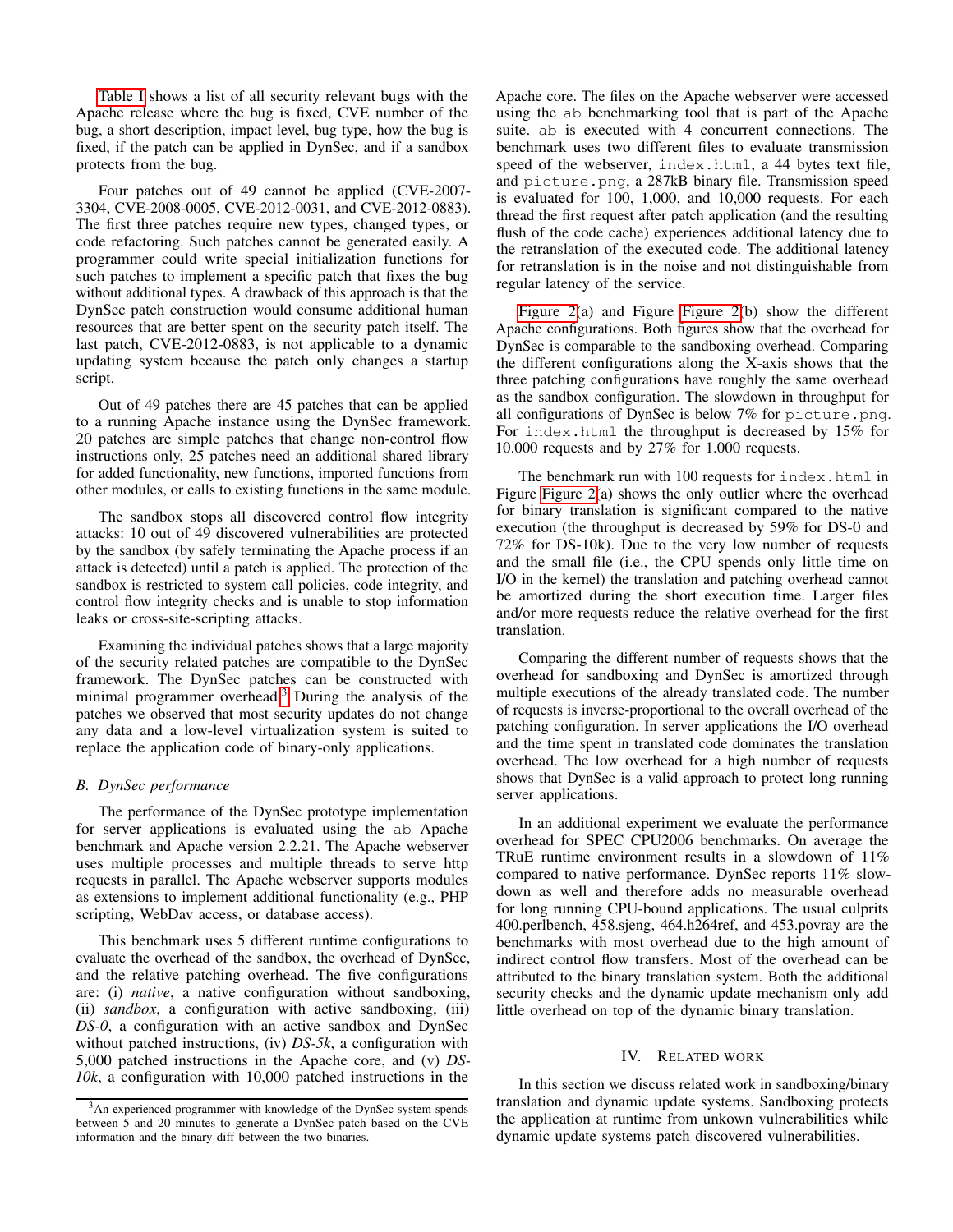

<span id="page-6-0"></span>Fig. 2. On the left figure (a) shows the throughput for different configurations of DynSec for index.html and on the right figure (b) shows the throughput for different configurations of DynSec for picture.png

Dynamic sandboxing approaches like Vx32 [\[6\]](#page-7-1), Program shepherding [\[9\]](#page-7-2), Strata [\[21\]](#page-7-4), and libdetox/TRuE [\[18\]](#page-7-20), [\[19\]](#page-7-3) use dynamic binary translation to sandbox the application on-the-fly. Code is translated right before it is executed, usually on a basic block level. Translated basic blocks are placed in a code cache. Security guards are added during the translation and executed from this code cache.

Dynamic software updating [\[22\]](#page-7-17) relies on some form of a runtime system to load and inject new patches into a running application (or operating system). Compiler-based approaches [\[1\]](#page-7-10), [\[2\]](#page-7-23), [\[5\]](#page-7-11), [\[8\]](#page-7-12), [\[11\]](#page-7-13), [\[13\]](#page-7-14), [\[14\]](#page-7-15), [\[25\]](#page-7-18) modify the compiler tool-chain to include the update mechanism into the compiled program while other approaches modify the programming language [\[8\]](#page-7-12). Smith et al. [\[24\]](#page-7-24) give a great overview of different dynamic software updates.

All kernel and user-space based dynamic update systems require a runtime system that is aware of the source-code (of the application and of all used libraries) and prepares the executable for incoming changes already at the compilation stage, thereby limiting the updateability for libraries that were compiled with a different compiler or in a different setting. DynSec, on the other hand, does not need any source-code information and uses user-space virtualization to inject a runtime system into the unmodified, binary-only application. The runtime system must not be prepared and pre-linked into the binary but can be added at any time.

The different runtime systems run at very different levels of granularity. The simplest runtime systems replace the complete runtime image [\[5\]](#page-7-11), [\[8\]](#page-7-12) while other systems work on function level [\[1\]](#page-7-10), [\[4\]](#page-7-25), or on the basic block level [\[11\]](#page-7-13). DynSec works on the most fine-grained level of individual instructions and the evaluation of Apache security patches shows that a majority of the patches can be applied by replacing only a few instructions.

Efficiently synchronizing patch application among multiple threads is a hard problem as some threads may be sleeping in the kernel (e.g., for high latency I/O operations, or because they are waiting for a lock or semaphore) and the dynamic software update mechanism must ensure atomic patch application for correctness but should reduce the delay until the patch is applied and minimize the time needed to apply the patch. Many existing systems therefore do not support multi-threaded applications and state that they support only single-threaded applications [\[8\]](#page-7-12), [\[14\]](#page-7-15), [\[22\]](#page-7-17). Using a sandbox-based virtualization system that already supports per-thread code caches and system call interposition naturally allows multi-thread patch application by (i) interposing the return of all system calls for threads that are currently sleeping in the kernel and (ii) using a safe-point mechanism at the end of each basic block to synchronize all running threads with negligible overhead.

A virtualization system enables a high-level view of the application and offers an additional level of abstraction between the application and the runtime system. This abstraction enables a clear separation between the patch and the patched application. Another advantage of the virtualization approach is that the application can be updated even if the replaced function is currently being executed (or is on the stack). DynSec injects new code on instruction level granularity and not on function level granularity like other approaches.

LUCOS [\[4\]](#page-7-25) and Ksplice [\[2\]](#page-7-23) implement dynamic security updates for Linux kernels. Ksplice modifies the compilation